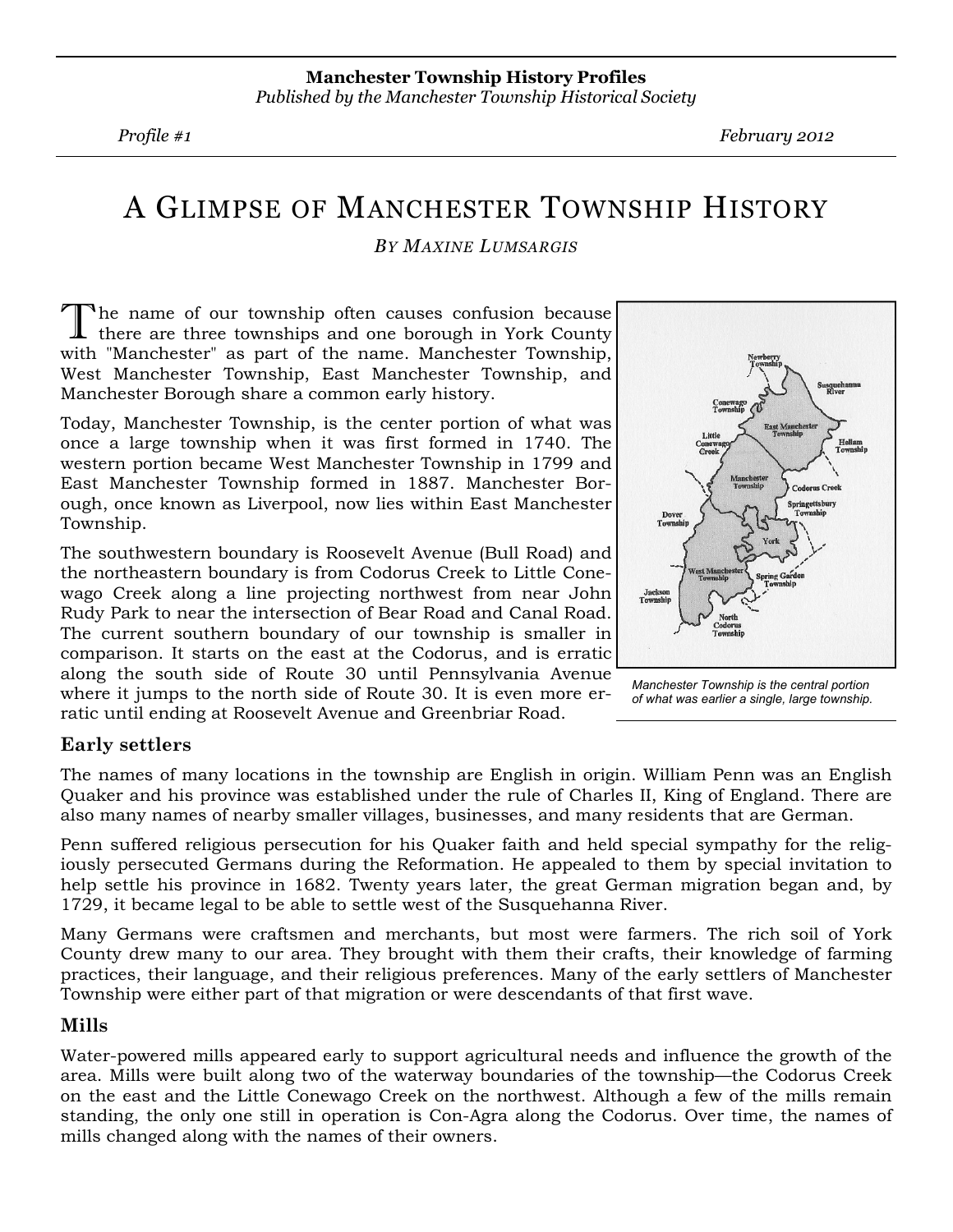# Codorus Navigation

Our Codorus Creek boundary was once used by the Codorus Navigation Company, which made the Codorus navigable from 1832 until about 1849 when it lost shipping business to more efficient railroads.

Navigation of the Codorus was conducted by a series of canals and locks, 10 miles in length, starting at landings on both George and Market Streets in York and ending at the mouth of the Codorus where it joined the Susquehanna River.

Rafts, arks, and boats, pulled by a horse or mule driven along a towpath, were used to transport materials and passengers. Two boats launched from York were the Pioneer, 40 feet long, and the Codorus, 70 feet long. The Codorus could carry 150 passengers. These two boats ran excursions after the completion of the first three miles of the system for round-trip tickets of 25 cents. The excursions ended at either Barnitz's Springs or Myers' Grove, just east of Emigsville, where picnics and celebrations were held.

# Early churches

Early churches in rural areas were part of the "union movement." Since there were not sufficient means to support a church building and pastor for each denomination, it was more economical to share the cost of a building, take turns using it for worship services, and have the pastors travel a circuit to serve their particular denomination.

Many churches first started as Sunday Schools. The earliest churches established in what is present day Manchester Township were the Free Church of God and Bethany Union Chapel. The Free Church of God, also known as either Aughenbaugh Church, or Aughenbaugh School, was established in 1845 and is still standing, but unused, along the Susquehanna Trail at Bear Road. Bethany Chapel, Emigsville, was established in 1870 and was demolished in 1926 after each of its denominations established their own churches now known as St Mark's and Otterbein.

# Railroads

There is one railroad line in the township and it is still in operation. The railroad, headed for Harrisburg, travels along the Codorus to Emigsville where it turns away from the creek and toward Mount Wolf.

# Historic landmarks

We are indeed fortunate to have within our township three sites on the National Register of Historic Places. Oldest is the Willis House located on Willis Road near the southern edge of Prospect Hill Cemetery. It was built in 1762 by William Willis who "made the brick and raised the walls" for the original County Courthouse in 1754.

The second landmark is the Emig Mansion, located in Emigsville, and first built in 1850 by the family for whom the village is named. The third historic home is Sinking Springs Farms, located southwest of Emigsville. It boasts a manor house, four farmsteads, and a one-time radio station with a building and four radio towers.

#### York County

There were three counties in the new Commonwealth of Pennsylvania in 1682. They were Chester, Bucks, and Philadelphia Counties. In 1729, Lancaster County formed out of Chester County and included all of present-day York County. Then, in 1749, York County was formed from Lancaster County, and in 1800, Adams County was formed from York County. For the researcher, this means certain records for the area we know as York County are held in both Lancaster and Chester **Counties**.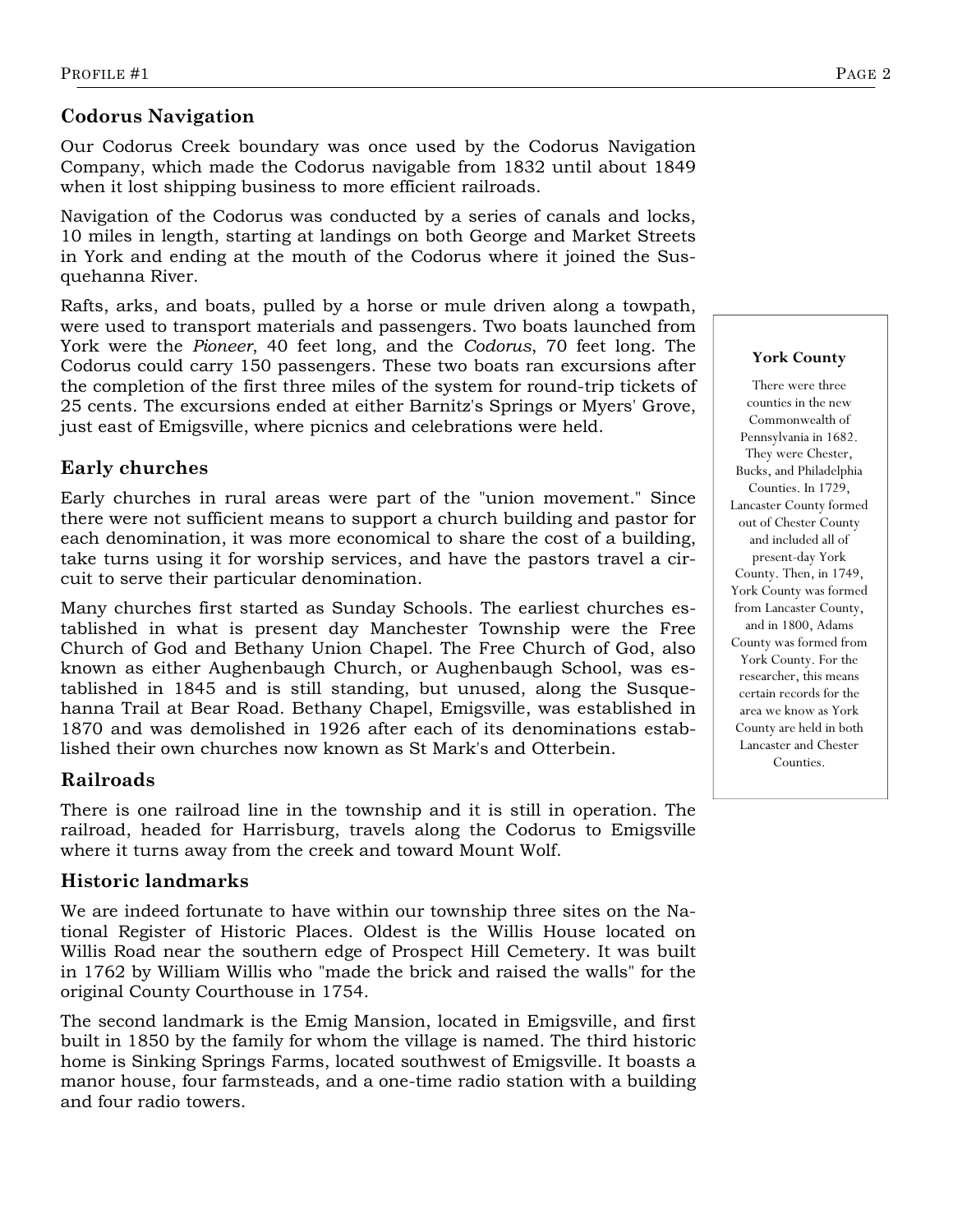# Schools

The early non-public school system in our area began with so-called "free schools," which neglected poorer children. Our introduction into the public system was somewhat stormy when the acts of 1834 and 1849 met with opposition, but, ultimately, public schools were accepted.

A copy of a letter of agreement, dated November 1849, between a teacher and the president of the Board of School Directors of Common Schools of Manchester Township describes the school term of four months beginning on the second Monday of November for the compensation of \$20 per month. By 1907 there were eight one-room schools. Three of these have been demolished. Five remain but four of these have been converted to residences. The only one still standing that has not been used as a residence is Centre Square School along Church Road in the village of Roundtown.

In 1938, a six-room school was built in Roundtown and provided the consolidation of students from all the smaller schools. In November of 1953, there was agreement to a merger of the Manchester Township School District with schools of North York Borough and schools of Springettsbury Township creating the Central Joint School System, now called the Central York School District. Currently there are three elementary schools in our township: Roundtown, Sinking Springs, and Hayshire.

# Pfaltzgraff pottery

Johann George Pfaltzgraff was born in Germany in 1808. He was a potter by trade but couldn't own or operate a pottery because he could not acquire a Master Potters license since the industry was on the decline. He came to America in 1833 and purchased a farm in Conewago Township where he operated a pottery. Six years later he moved his operation to Freystown (East York) and again moved in 1848 to a farm in Foustown, Manchester Township where he again operated a pottery. A map dated 1876 shows the pottery and home along Brandywine Lane.

Johann George had five sons who were all engaged in pottery. Sons, George B. and Henry B., formed a partnership which became the early forerunner of the Pfaltzgraff Company. George B.'s granddaughter, Helen, married Louis J. Appell, whose family was engaged in the media business. This family merger later resulted in the formation of the Susquehanna Pfaltzgraff Company.

### The Emigs of Emigsville

John Emig Jr., for whom the village of Emigsville was named, was not only a farmer, but also a successful businessman. He built about a dozen houses and owned seven farms in Manchester Township.

Of his eleven children, three were sons who engaged in business.

John Albert and Edward K., in 1882, established the Acme Wagon Company, which manufactured farm wagons and carts and employed 90 to 100 workers. About 1927, the company was purchased by Carl Oermann who changed the name to American Acme Company and manufactured juvenile desks, table and chair sets, seesaws, sandboxes, and most popular of all, sleds. The locally made toys were in demand all over the country and were stocked by most department and furniture stores and, also, by mail order

### CENTER SQUARE SCHOOL

Located at the intersection of Church Road and Sinking Springs Road, Centre Square is the only existing one-room school in the township that has not been converted to a residence. It's believed to have been built around 1885 and was closed in 1921. Currently, an effort is underway to conserve this historic structure. Contact us if you'd like to help: ManTwpHistory@gmail.com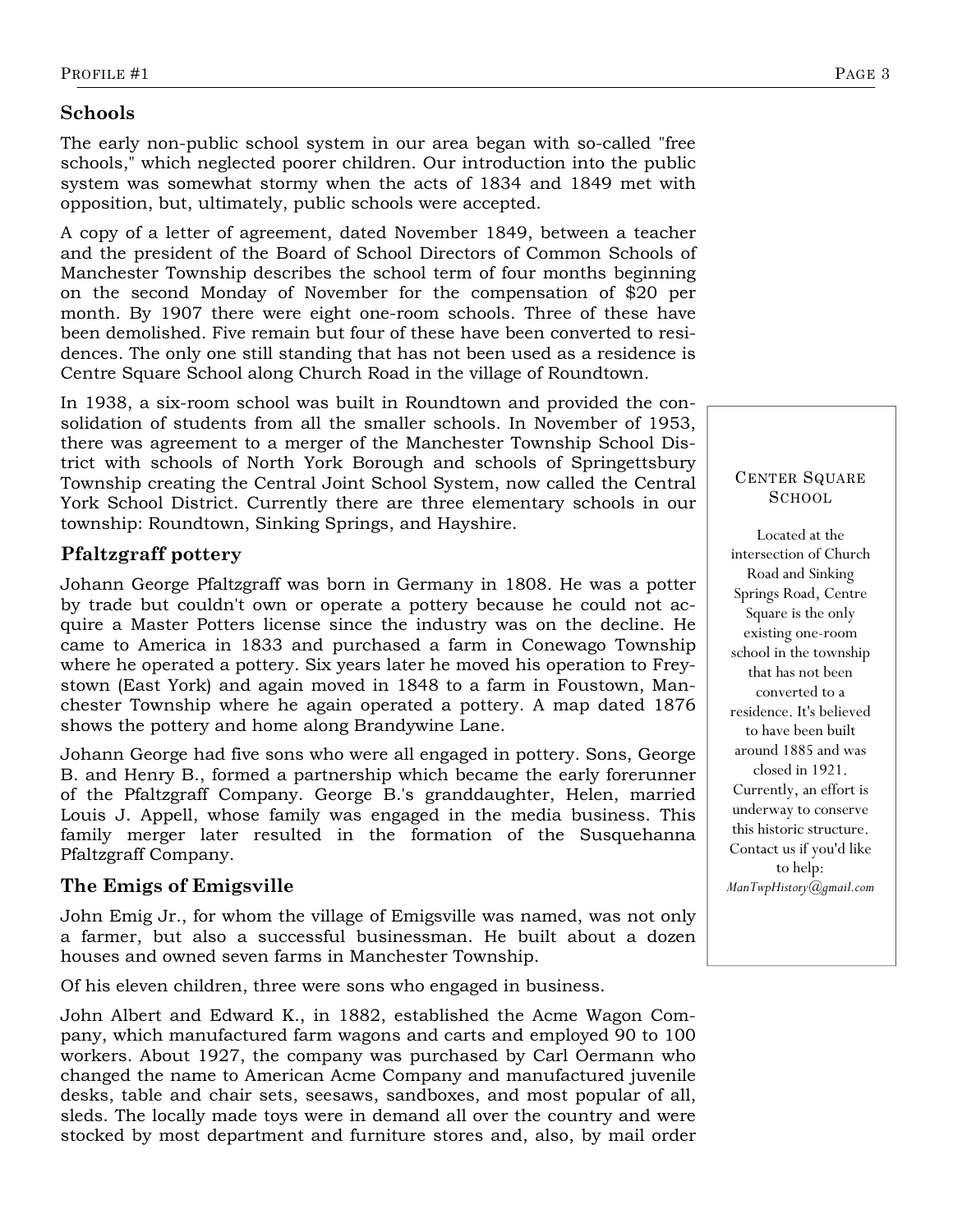houses. The business ceased operations around 1967.

William Henry, along with his brother-in-law, owned Emig, Ruby & Co., manufacturers of cigars. When William Henry Emig died, the family farm passed to his son, Howard A., who entered into an agreement in 1961 to sell the farm to the York County Industrial Development Corporation. Emigsville has definitely been the manufacturing center of our township.

# Emigsville Band

The Acme Cornet Band of Emigsville was organized in 1872. It was in existence for twenty years, then reorganized in 1906. Chronologically, it was ninth in the list of community bands in York County. Before the days of radio, television, and movies, "the prestige of the small community was often judged by the quality and size of its community band. It provided the entertainment for church picnics, park gatherings, parades, political campaigns and other celebrations." Today, the Acme Cornet Band is known as the Emigsville Band, which performs for picnics, parades, and serenades the village of Emigsville each Christmas morning with Christmas carols.

# Agricultural heritage

In 1945, York County was one of the largest turkey producers east of the Mississippi. This was due to the development of the rearing house developed in 1944 by D. R. Abel and Son Farm. Abel succeeded in producing turkeys in confinement, which reduced both labor and losses of birds due to predators. It is believed this is the same D. R. Able who operated his turkey house on Eleventh Avenue near present Route 30—about where Wendy's now stands.

"In 1938, a dairy cattle breeding business was established at the Sinking Springs Farm owned by the Appells. It was supervised by Farm Manager Herman Stebbins whose pioneer work with genetic selection had an enormous impact on the nation's dairy industry and is responsible for the way dairy cattle are still bred today." (Historic York).

The first group of The Society of Farm Women in York County, a chapter of the Pennsylvania Society of Farm Women, was organized in 1930 in Emigsville by Mabel Rishel and Mary Gross. Ten years later, group five organized in Roundtown.

The National Grange began in 1867 as part of the Reconstruction after the Civil War. Members unite in elevating and advancing the interest of agriculture and rural life. The Grange has been a part of the Manchester Township scene since 1874 when it organized in Emigsville. This group was then 23 strong and contained the names, both men and women, from the early families who settled and developed the township.

It was typical for a local Grange to have its own Grange hall, where it was often the center of community activity. Grangers Hall appears on the 1876 map and is presently occupied by My Favorite Deli in Emigsville. The group reorganized several times and eventually, in 1970, consolidated with Valley Grange in Lewisberry.